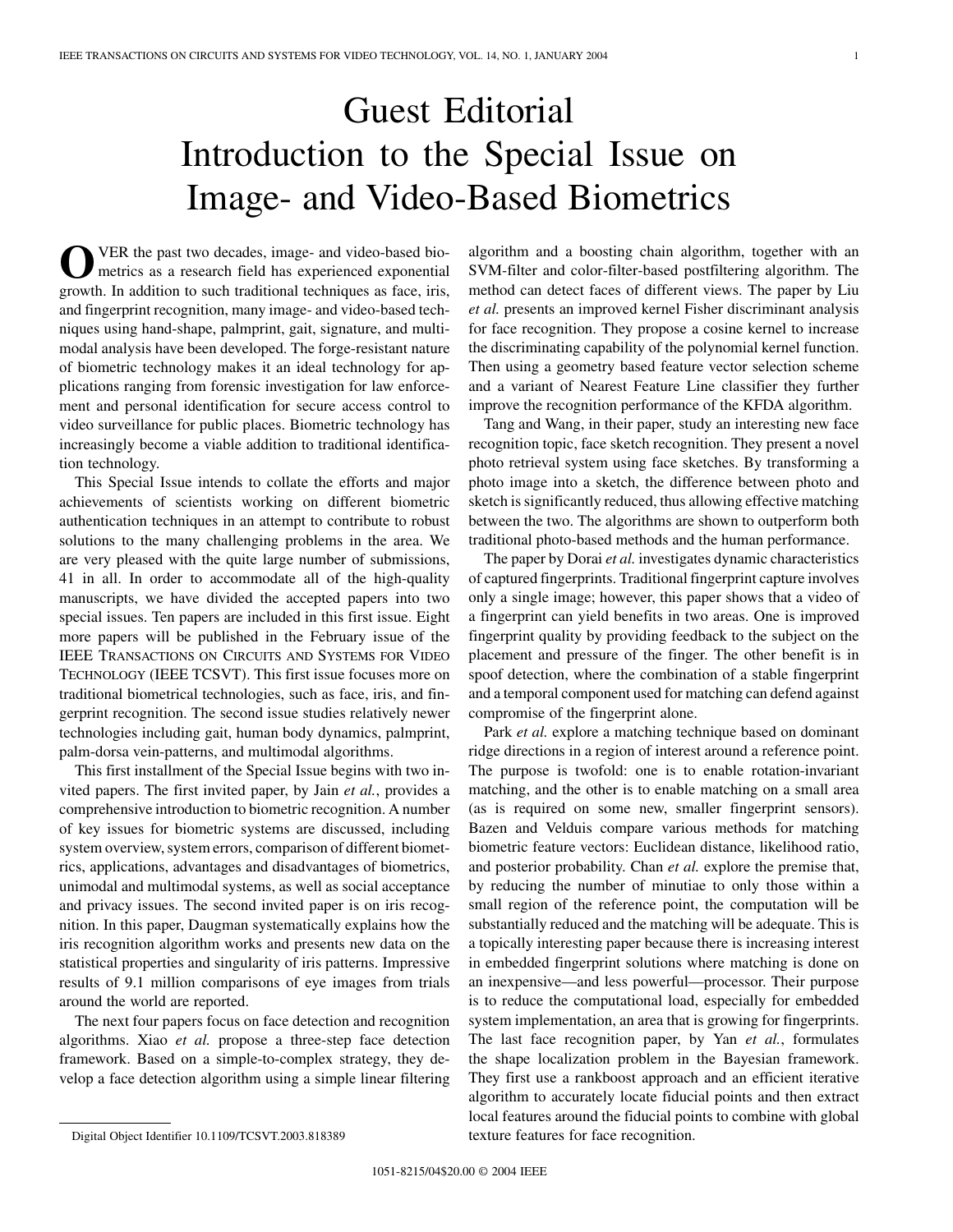We have many people to thank for their contribution to this Special Issue. We are very grateful to all the reviewers. Their valuable input, insight, and expert comments made this Special Issue possible. We sincerely thank all the authors for their excellent contribution of interesting and innovative work on biometric technology. Support for the preparation and completion of this Special Issue has been provided by the IEEE Staff, especially Claudia Schuettler and Lauren Caruso. We are very grateful of all their help. We also would like to thank Bo Luo, graduate student of the Chinese University of Hong Kong for helping to set up and maintain a Web page for this Special Issue. Finally, our sincere appreciation goes to the Editor-in-Chief,

Dr. Thomas Sikora, and Past Editor-in-Chief, Dr. Weiping Li, for their encouragement and strong support of this Special Issue.

> XIAOOU TANG*, Guest Editor* Department of Information Engineering The Chinese University of Hong Kong Shatin, Hong Kong

SONGDE MA*, Guest Editor* National Pattern Recognition Laboratory Institute of Automation Chinese Academy of Sciences Beijing 100080, China

LAWRENCE O'GORMAN*, Guest Editor* Avaya Labs Research Basking Ridge, NJ 07920 USA

MASSIMO TISTARELLI*, Guest Editor* Computer Vision Laboratory Department of Communication, Computer and Systems Science University of Genoa Genoa, Italy



**Xiaoou Tang** (S'93–M'96–SM'02) received the B.S. degree from the University of Science and Technology of China, Hefei, in 1990, the M.S. degree from the University of Rochester, Rochester, NY, 1991, and the Ph.D. degree from the Massachusetts Institute of Technology, Cambridge, in 1996.

He is currently an Associate Professor and the founding director of the Multimedia Lab in the Department of Information Engineering, the Chinese University of Hong Kong. His research interests include video processing and pattern recognition.



**Songde Ma** (SM'91) received the B.S. degree from Tsinghua University, Beijing, China, in 1968 and the Ph.D. and "Doctorat d'Etat es Science" degrees from the University of Paris 6, Paris, France, in 1983 and 1986, respectively.

He was an Invited Researcher with the Computer Vision Laboratory, University of Maryland, College Park, in 1983. He was a Researcher with the Robot Vision Laboratory, INRIA, France in 1984–1986. Since 1986, he has been a Research Professor with the National Pattern Recognition Laboratory, Institute of Automation, Chinese Academy of Sciences. He was the President of the Institute of Automation of Chinese Academy of Sciences in 1996–2000. He has been the Vice-Minister of the Ministry of Science and Technology (MOST) of China since April 2000. His research interests include computer vision, computer graphics, robotics, and neural computing.